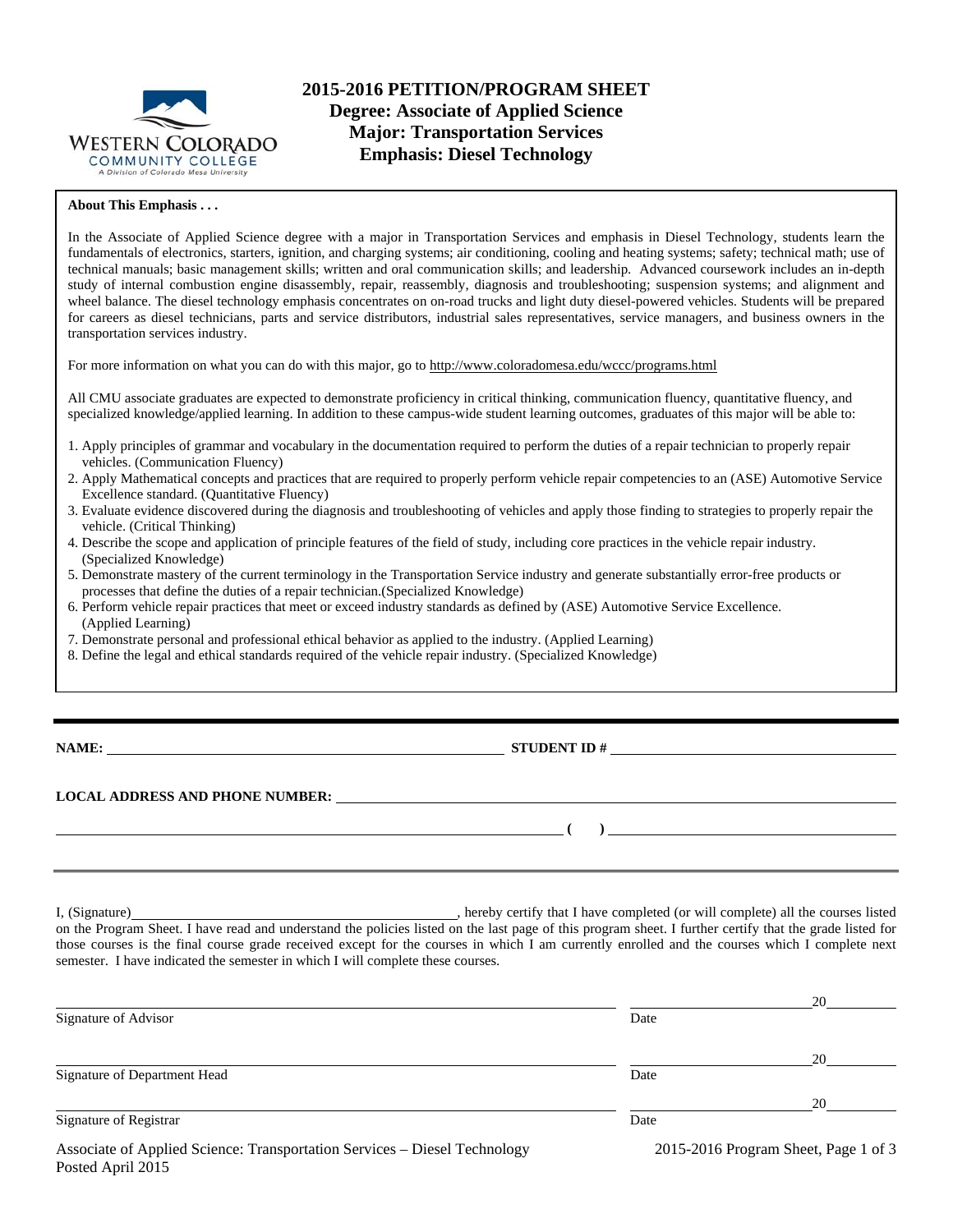#### **DEGREE REQUIREMENTS:**

- 69 semester hours total (A minimum of 16 taken at CMU in no fewer than two semesters).
- 2.00 cumulative GPA or higher in all CMU coursework and a "C" or better must be achieved in coursework toward major content area.
- Pre-collegiate courses (usually numbered below 100) cannot be used for graduation.
- A student must follow the CMU graduation requirements either from 1) the program sheet for the major in effect at the time the student officially declares a major; or 2) a program sheet for the major approved for a year subsequent to the year during which the student officially declares the major and is approved for the student by the department head. Because a program may have requirements specific to the degree, the student should check with the faculty advisor for additional criteria. It is the student's responsibility to be aware of, and follow, all requirements for the degree being pursued. Any exceptions or substitutions must be approved by the student's faculty advisor and Department Head.
- When filling out the program sheet a course can be used only once.
- See the "Undergraduate Graduation Requirements" in the catalog for additional graduation information.

#### **ESSENTIAL LEARNING REQUIREMENTS** (Minimum 15

semester hours) See the current catalog for a list of courses that fulfill the requirements below. If a course is on the Essential Learning list of options and a requirement for your major, you must use it to fulfill the major requirement and make a different selection within the Essential Learning requirement. The Essential Learning capstone course and corequisite Essential Speech course (required for bachelor's degrees) cannot be used as options for the below requirements.

| Course No Title                                                                                            | Sem.hrs Grade Term/Trns |  |                                                       |
|------------------------------------------------------------------------------------------------------------|-------------------------|--|-------------------------------------------------------|
| <b>Communication</b> (6 semester hours)                                                                    |                         |  |                                                       |
| ENGL 111 English Composition                                                                               | 3                       |  |                                                       |
| <b>ENGL 112 English Composition</b>                                                                        | 3                       |  |                                                       |
| $-OR-$                                                                                                     |                         |  |                                                       |
| ENGL 111 English Composition and                                                                           | 3                       |  |                                                       |
| SPCH 101 Interpersonal Communication or                                                                    | 3                       |  | <u> 1989 - John Barn Barn, amerikansk politiker (</u> |
| SPCH 102 Speechmaking                                                                                      | $\overline{3}$          |  |                                                       |
| <b>Mathematics: MATH 107 Career Mathematics or higher (Minimum</b>                                         |                         |  |                                                       |
| 3 semester hours)                                                                                          |                         |  |                                                       |
| $\frac{1}{\sqrt{3}}$ 3                                                                                     |                         |  |                                                       |
| Social Science, Natural Science, Fine Arts or Humanities, Fine Arts,                                       |                         |  |                                                       |
| or Humanities (Minimum 6 semester hours)                                                                   |                         |  |                                                       |
|                                                                                                            |                         |  |                                                       |
|                                                                                                            |                         |  |                                                       |
| *Please see your advisor for requirements specific to this program.                                        |                         |  |                                                       |
|                                                                                                            |                         |  |                                                       |
| <b>Choose 29 semester hours from:</b>                                                                      |                         |  |                                                       |
| TSTA 245 Manual Drive Trains (4)                                                                           |                         |  |                                                       |
| TSTA 275 Alignment and Suspension Service (3)                                                              |                         |  |                                                       |
| TSTA 267 Body and Chassis Conrols (2)                                                                      |                         |  |                                                       |
| TSTA 287 Engine Performance and Emissions 2)                                                               |                         |  |                                                       |
| TSTA 289 Alternative Fueled Vehicles (2)                                                                   |                         |  |                                                       |
| TSTD 177Air Systems Repair and Service (2)                                                                 |                         |  |                                                       |
| TSTD 215 Diesel Engine Reconditioning (5)                                                                  |                         |  |                                                       |
| $TCTD$ $\Delta \zeta \zeta$ $D_{i}^{t}$ and $D_{i}^{t}$ and $D_{i}^{t}$ and $D_{i}^{t}$ and $\Delta \zeta$ |                         |  |                                                       |

TSTD 265 Diesel Engine Controls (3)

TSTD 275 Heavy Duty Suspension (2)

WELD 151 Introduction to Welding (3)

Course No Title Sem.hrs Grade Term/Trns

#### **WELLNESS REQUIREMENT** (2 semester hours)

| <b>KINE 100</b> | Health and Wellness |  |
|-----------------|---------------------|--|
| KINA            |                     |  |

## **ASSOCIATE OF APPLIED SCIENCE: TRANSPORTATION SERVICES – DIESEL TECHNOLOGY COURSE**

**REQUIREMENTS** (52 semester hours)

#### **Required Courses:** (23semester hours)

| <b>TSTC 100</b> | Intro to Transportation Services 1     |   |  |
|-----------------|----------------------------------------|---|--|
| <b>TSTC 101</b> | Vehicle Service and Inspection 2       |   |  |
| <b>TSTC 110</b> | <b>Engine Fundamentals</b>             |   |  |
| <b>TSTC 130</b> | <b>Electrical Fundamentals</b>         |   |  |
| <b>TSTC 140</b> | Drive Train Fundamentals               |   |  |
| <b>TSTC 160</b> | <b>Electronic Control Systems</b>      | 2 |  |
| <b>TSTC 170</b> | <b>Chassis Fundamentals</b>            |   |  |
| <b>TSTC 171</b> | Brake System Fundamentals              | 2 |  |
| <b>TSTC 180</b> | <b>Fuel System Fundamentals</b>        |   |  |
| <b>TSTC 190</b> | Climate Control Fundamentals           |   |  |
| <b>TSTG 120</b> | <b>Industrial Safety Practices</b>     |   |  |
| <b>TSTG 150</b> | <b>Fluid Power</b>                     |   |  |
| <b>TSTG220</b>  | <b>Industry Employment Practices 3</b> |   |  |
|                 |                                        |   |  |

#### **Choose 29 credit hours from list below.**

| ___<br>_ _ | $\overline{\phantom{a}}$                 |                          |                         |
|------------|------------------------------------------|--------------------------|-------------------------|
|            |                                          |                          |                         |
|            |                                          |                          |                         |
|            | <u> The Common State Common Sta</u>      |                          |                         |
|            |                                          |                          | the control of the con- |
|            |                                          |                          |                         |
|            | the contract of the contract of the con- |                          |                         |
|            |                                          |                          |                         |
|            |                                          |                          |                         |
|            |                                          |                          |                         |
|            |                                          |                          |                         |
|            |                                          | $\overline{\phantom{a}}$ |                         |
|            |                                          |                          |                         |
|            |                                          |                          |                         |

TSTD 285 Diesel Fuel Injection (2) TSTG 115 Gas Engine Reconditioning (4) TSTG 135 Electrical Component Repair (2) TSTG 140 Job Shop (4) TSTG 170 Practical Application (4) TSTG 175 Hydraulic Brake Service (2) TSTG 195 Climate Control Service (2) TSTG 240 Advanced Job Shop (4) TSTG270AdvancedPracticalApplications(4)

**Additional expenses** – Students entering the program may be required to purchase or have hand tools and appropriate clothing and safety gear with a total cost of approximately \$2500.00. This does not include cost of required textbooks. These costs may vary with